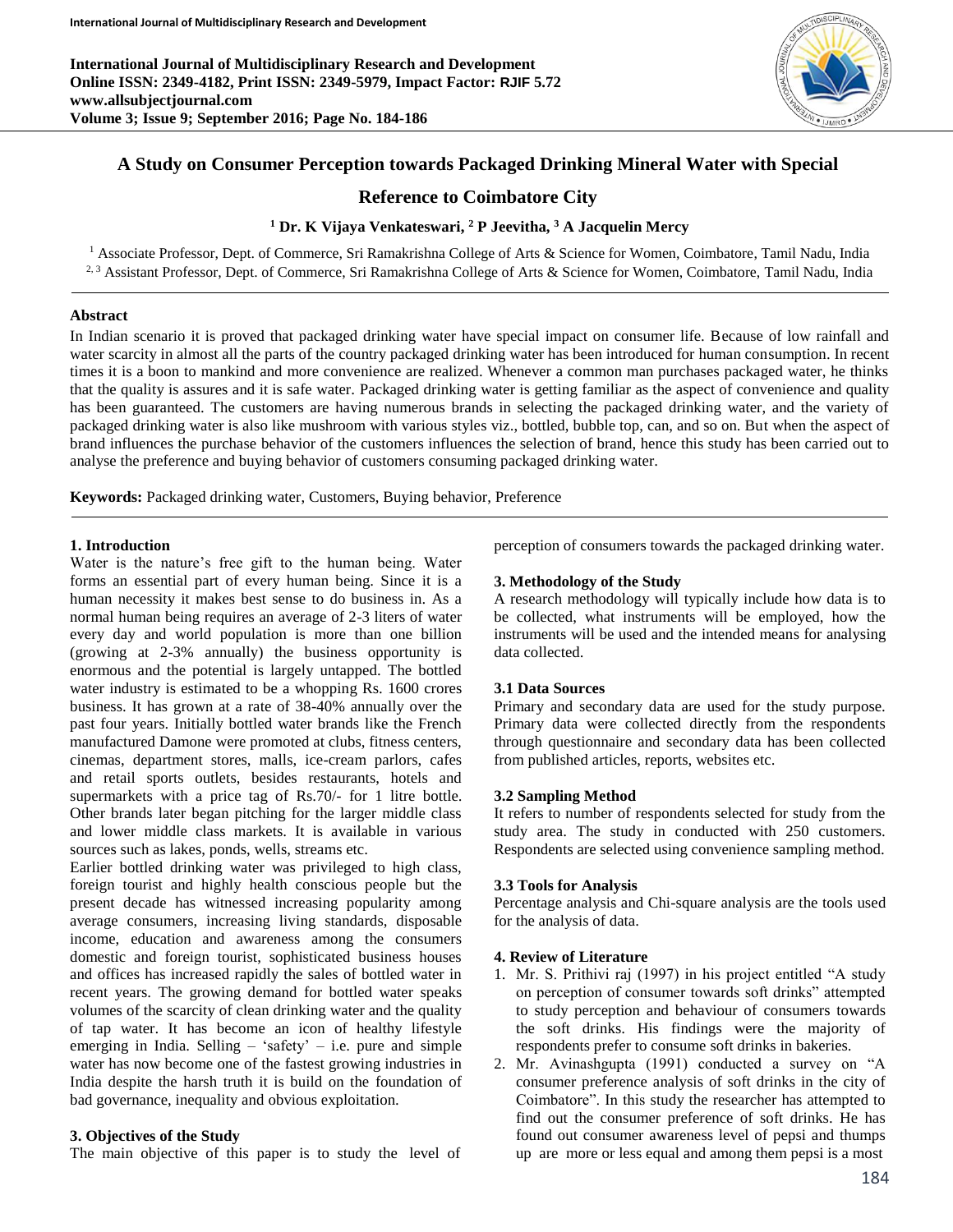popular drink.

3. K. Kamalakannan (2001) in the Hindu said that the ozonized mineral water converts back into oxygen after its oxidizing process, this market is the most ecofriendly treatment known today. Ozone is the ultimate in disinfections. When drinking water is treated with chlorine (chlorine is a highly carcinogenic chemical), the residual chlorine in water is also consumed along with the water. K.

Kamala kannan, from the newspaper "The Hindu" on  $10<sup>th</sup>$ august 2001 pg. 12

## **5. Limitations of the Study**

- The study is mainly dependent on primary data.
- The sample size is limited to 250.
- The result of this study is applicable to Coimbatore city only.

## **6. Analysis & Interpretation**

|                       |                     | <b>No. of Respondents</b> | Percentage $(\% )$ |  |  |
|-----------------------|---------------------|---------------------------|--------------------|--|--|
| <b>Age Group</b>      | Below 20            | 22                        | 10.4               |  |  |
|                       | $20 - 30$           | 149                       | 59.6               |  |  |
|                       | $31 - 40$           | 58                        | 23.2               |  |  |
|                       | $41 - 50$           | 33                        | 13.2               |  |  |
|                       | Above 50            | 9                         | 3.6                |  |  |
|                       | Total               | 250                       | 100.0              |  |  |
| Occupation            | Professional        | 36                        | 14.4               |  |  |
|                       | Government Employee | 31                        | 12.4               |  |  |
|                       | Private Employee    | 106                       | 42.4               |  |  |
|                       | <b>Business</b>     | 26                        | 10.4               |  |  |
|                       | <b>Students</b>     | 51                        | 20.4               |  |  |
| <b>Type of Family</b> | Joint Family        | 62                        | 24.8               |  |  |
|                       | Nuclear Family      | 188                       | 75.2               |  |  |
|                       | Total               | 250                       | 100.0              |  |  |

**Table 1**

*Source***:** Primary data

- 59.6% of the respondents are from the age group of 20 to 30 years.
- 42.4% of the respondents are from the category of private employees.
- 75.2% respondents are from the type of nuclear family.

To analyse the relationship between the occupation and level of perception chi-square analysis has been made. Following table shows the results of chi-square analysis

**Ho1:** There is no significant relationship between Occupation and level of perception.

| <b>Preferences</b>    | Pearson chi -square value | Df | p-value       | <b>Accepted/Rejected</b> |
|-----------------------|---------------------------|----|---------------|--------------------------|
| Purification          | 17.124                    | 8  | 0.029(S)      | Rejected                 |
| Taste                 | 22.043                    | 8  | 0.005(S)      | Rejected                 |
| Health aspect         | 36.140                    | 12 | 0.000(S)      | Rejected                 |
| Brand reputation      | 29.723                    | 12 | 0.003(S)      | Rejected                 |
| Price                 | 12.163                    | 12 | 0.433(NS)     | Accepted                 |
| Advertisement         | 15.556                    | 8  | 0.049(S)      | Rejected                 |
| <b>Ouantity</b>       | 10.640                    | 8  | $0.223$ (NS)  | Accepted                 |
| Ouality               | 9.554                     | 8  | $0.298$ (NS)  | Accepted                 |
| Container cleanliness | 14.506                    | 12 | $0.270$ (NS)  | Accepted                 |
| Package               | 22.477                    | 12 | $0.033$ (NS)  | Rejected                 |
| Easy availability     | 19.305                    | 12 | $0.081$ (NS)  | Accepted                 |
| Easy supply           | 14.371                    | 12 | $0.0278$ (NS) | Accepted                 |

**Table 2**

**H1:** There is significant relationship between Type of family and level of perception.

**Table 3**

| <b>Preferences</b> | Pearson chi -square value | Df | p-Value      | <b>Accepted/Rejected</b> |
|--------------------|---------------------------|----|--------------|--------------------------|
| Purification       | 0.959                     |    | $0.619$ (NS) | Accepted                 |
| Taste              | 0.639                     |    | $0.727$ (NS) | Accepted                 |
| Health aspect      | 9.585                     |    | 0.022(S)     | Rejected                 |
| Brand reputation   | 9.971                     |    | 0.019(S)     | Rejected                 |
| Price              | 1.422                     |    | $0.700$ (NS) | Accepted                 |
| Advertisement      | 4.576                     | ↑  | 0.101(S)     | Accepted                 |
| <b>Ouantity</b>    | 1.174                     |    | $0.556$ (NS) | Accepted                 |
| Ouality            | 2.854                     |    | $0.240$ (NS) | Accepted                 |